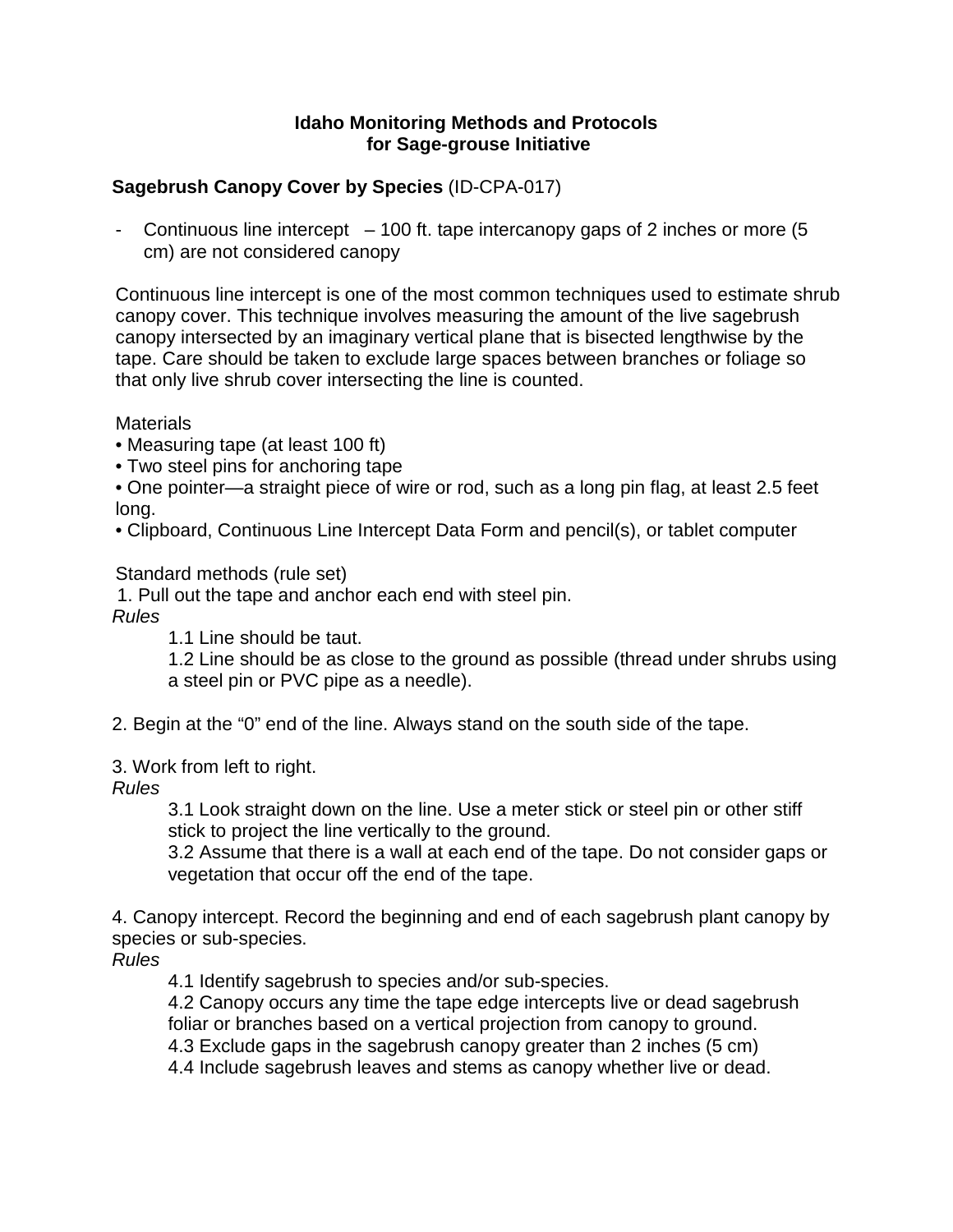# **Plant Composition by Foliar Cover for Species/Life Form (ID-CPA-016 100 point)**

- Line point – 100ft tape 100 points

Line-point intercept is a rapid, accurate method for quantifying ground cover, including vegetation, litter, rocks and biotic crusts.

**Materials** 

• Measuring tape (at least 100 ft)

• Two steel pins for anchoring tape

• One pointer—a straight piece of wire or rod, such as a long pin flag, at least 2.5 feet long and less than 1/10 inch in diameter

• Clipboard, Line-Point Intercept Data Form and pencil(s), or tablet computer

Standard methods (rule set)

1. Pull out the tape and anchor each end with a steel pin.

*Rules*

1.1 Line should be taut.

1.2 Line should be as close to the ground as possible (thread under shrubs using a steel pin or PVC pipe as a needle).

2. Begin at the "0" end of the line.

3. Move to the first point on the line and work from left to right. Always stand on the south side of the line.

*Rules*

3.1 Start at 1.0 ft.

3.2 Read transect at one foot increments (or whatever spacing gives 100 readings/transect).

4. Drop a pin flag to the ground next to the tape

*Rules*

4.1 The pin should be vertical.

4.2 The pin should be dropped from the same height each time. A low drop height minimizes "bounces" off of vegetation but increases the possibility for bias. 4.3 Do not guide the pin all the way to the ground. It is more important for the pin to fall freely to the ground than to fall precisely on the mark.

5. Once the pin flag is flush with the ground, record every plant species it intercepts. *Rules*

5.1 Record the species of the first stem or leaf intercepted in the "Top canopy" column, using its common name or the scientific code for the genus and species. 5.2 If no leaf or stem is intercepted, record "NONE" in the "Top canopy" column, unless it hits a plant base. All plant base intercepts also are considered canopy. 5.3 Record all additional species intercepted by the pin.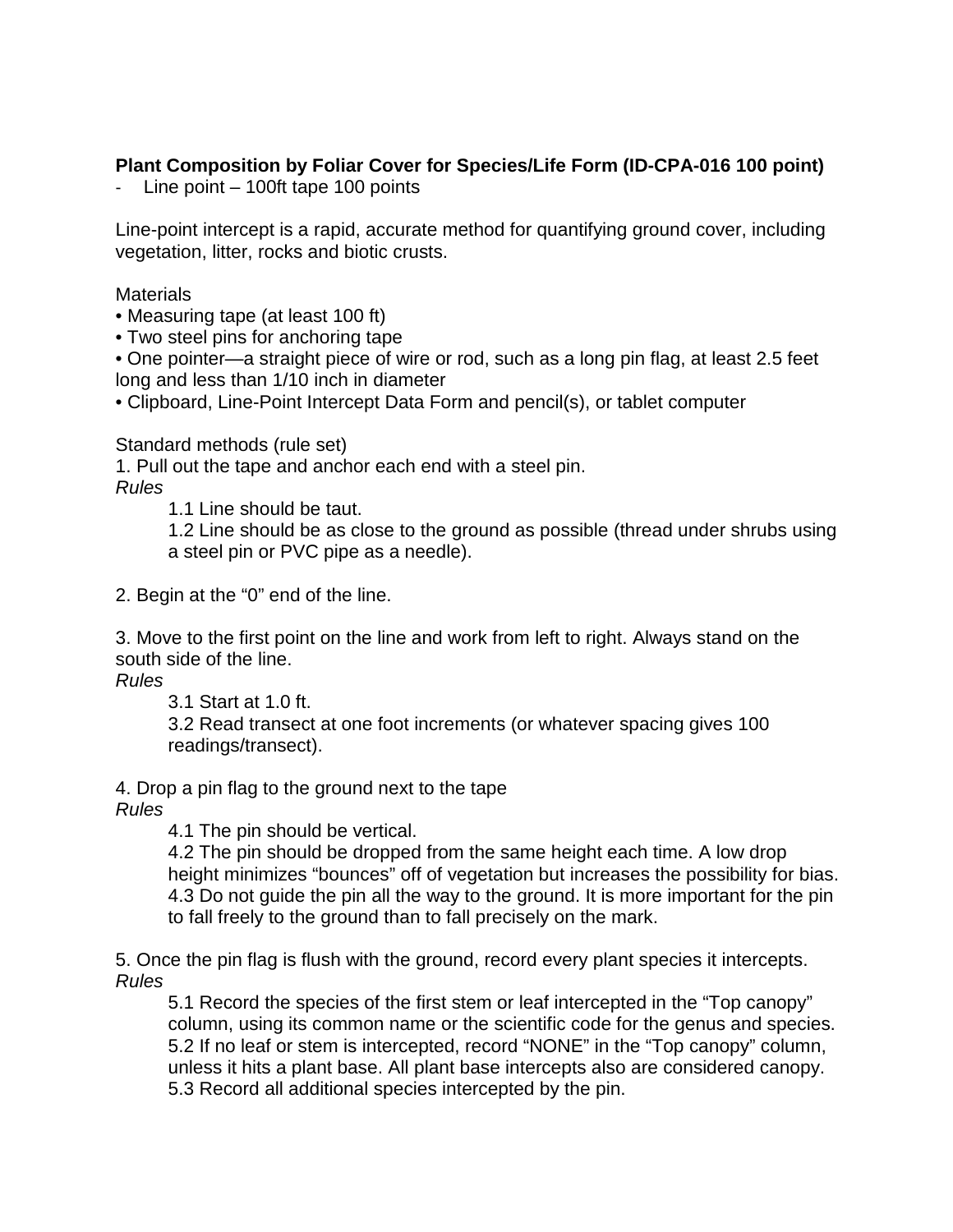5.4 Record herbaceous litter as "L," if present. Litter is defined as detached dead stems and leaves that are part of a layer that comes in contact with the ground. Record "W" for detached woody litter that is greater than 5 mm or 1/4 inch in diameter and in direct contact with soil.

5.5 Record each canopy species only once, even if it is intercepted several times.

5.6 If you can identify the genus, but not the species and don't plan to identify the species, record "XX" for the species code (*Poa* species = POXX).

5.7 If you *cannot* identify the genus, use the following codes:

**AF#** = Annual forb (also includes biennials) (# = unique number for the plant) **PF#** = Perennial forb

**AG#** = Annual grass **PG#** = Perennial grass

**SH#** = Shrub

 $TR# = Truee$ 

If necessary, collect a sample of the unknown off the transect for later identification.

5.8 Canopy can be live or dead, but only record each species once. Be sure to record all species intercepted.

6. Enter a species code or one of the following in the "Soil surface" column:

 $R = \text{Rock}$  ( $> 5$  mm or  $1/4$  inch in diameter)

**BR** = Bedrock

**LM** = Embedded litter mat

 $M =$ Moss

**LC** = Lichen crust on soil (lichen on rock is recorded as "R")

**S** = Soil that is visibly unprotected by any of the above

*Rules*

6.1 For unidentified plant bases, use the codes listed under 5.7.

6.2 Record embedded litter mat as "LM" where there is no clear boundary between litterand soil or where the litter is not removed during typical storms (occurring annually).

6.3 Additional categories may be added, such as "CYN" = dark cyanobacterial crust.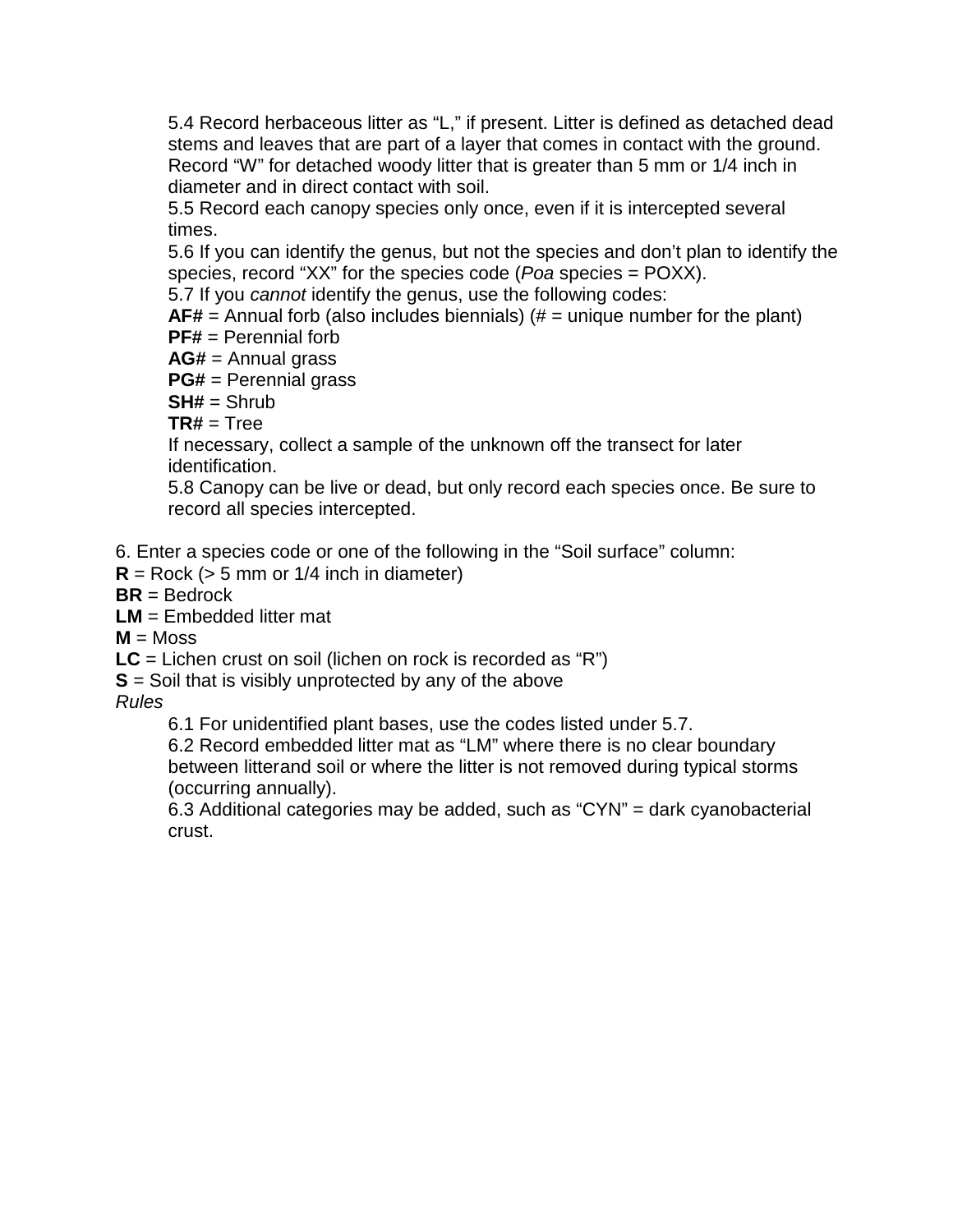### **Plant Height (ID-CPA-19)**

Measure closest woody and tallest herbaceous plant (within 12" diameter circle) to every 3 foot mark along the 100 ft line and identify to species. (3 ft, 6 ft, 9 ft, ...99ft.).

Plant height measurements provide information on the height of the tallest living or dead shrub and herbaceous plants (including seed heads) closest to the designated transect marks.

Materials.

- Tape measure (at least 100 ft long)
- Two steel pins for anchoring tape
- Measuring devise (tape measure, yard stick, etc.)
- Clipboard, plant height form and pencil(s) or tablet computer

Standard methods (rule set)

1. Pull out the tape and anchor each end with steel pin. *Rules*

1.1 Line should be taut.

1.2 Line should be as close to the ground as possible (thread under shrubs using a steel pin or PVC pipe as a needle).

- 2. Begin at the "0" end of the line. Always stand on the same side of the tape.
- 3. Work from left to right.

*Rules*

3.1 At each designated mark**,** determine the tallest living or dead shrub **and** herbaceous plant to the transect mark.

3.2 Record the plant species.

3.3 Record the total height of the plant.

**Do not stretch the plant while making the measurement.** 

4. Record plant height determinations based on the following plant height categories.

| <b>Plant Height</b> | <b>Record to:</b> |
|---------------------|-------------------|
| $0'$ to 2 feet:     | Nearest 0.5 inch. |
| 2' 1" to 5.0 ' feet | Nearest inch      |
| 5' 1" to 15' feet   | Nearest foot      |
| $>$ 15' 1" feet     | Nearest 5 feet.   |

For shrubs and trees that are taller than the pole and canopy extends across the vertical projection of the pole, estimate the height of the tree or shrub.